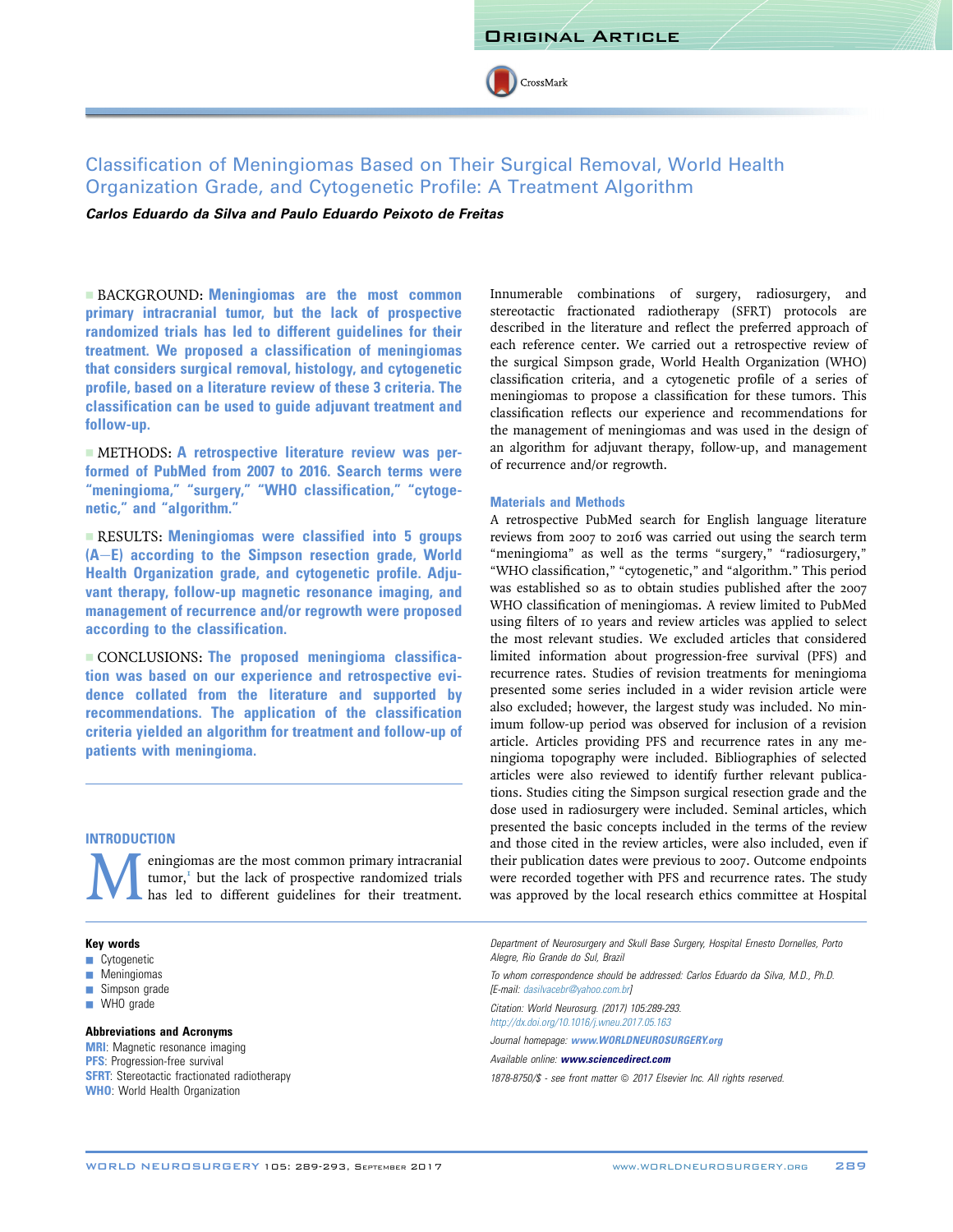<span id="page-1-0"></span>CARLOS EDUARDO DA SILVA AND PAULO EDUARDO PEIXOTO DE FREITAS CLASSIFICATION OF MENINGIOMAS TO GUIDE TREATMENT

| <b>Table 1.</b> Meningioma Classification and Management Algorithm                                                                                                             |                         |                     |                    |                                     |                                                                                          |                            |
|--------------------------------------------------------------------------------------------------------------------------------------------------------------------------------|-------------------------|---------------------|--------------------|-------------------------------------|------------------------------------------------------------------------------------------|----------------------------|
| <b>Group</b>                                                                                                                                                                   | <b>Simpson</b><br>Grade | <b>WHO</b><br>Grade | <b>Cytogenetic</b> | <b>Adjuvant</b><br><b>Treatment</b> | <b>Follow-Up MRI</b>                                                                     | <b>Recurrence/Regrowth</b> |
| A                                                                                                                                                                              | $ $ and $ $             |                     | N/DEL22            | None                                | Every 6 months for 2 years, then every 12 months                                         | <b>SURG</b>                |
| B                                                                                                                                                                              | $>   _*$                |                     | Abnormal*          | None                                | Every 6 months for 5 years, then every 12 months                                         | $SURG + RADIO/SFRT$        |
| ◡                                                                                                                                                                              | I and II                | $\mathbf{I}$        | N/DEL22            | None                                | Every 3 months for 2 years, then every 6 months for<br>$2-5$ years, then every 12 months | $SURG + RADIO/SFRT$        |
| D                                                                                                                                                                              | $>   _*$                | $\mathbf{I}$        | Abnormal*          | RADIO/SFRT                          | Every 3 months for 2 years, then every 6 months for<br>$2-5$ years, then every 12 months | $SURG + RADIO/SFRT$        |
|                                                                                                                                                                                | Any                     | $\mathbf{III}$      | Anv                | RADIO/SFRT                          | Every 3 months for 5 years, then every 12 months                                         | $SURG + RADIO + CHEMO$     |
| WHO, World Health Organization; MRI, magnetic resonance imaging; N, normal; DEL22, deletion chromosome 22; SURG, surgery; RADIO, radiosurgery; SFRT, stereotactic fractionated |                         |                     |                    |                                     |                                                                                          |                            |

radiotherapy; CHEMO, chemotherapy.

\*Inclusion criteria for the group.

Ernesto Dornelles (Comitê de Ética em Pesquisa-HED). Patient information was deidentified before analysis.

## **RESULTS**

The PubMed review criteria selected 55 articles. Of these articles, 19 were reviewed and included, and 21 articles from references were included. Also included were articles that supported the major results of the selected articles. Such references went back >10 years. The classification proposed reflects the experience of our department dealing with meningiomas.

The above-described information reported in the literature was used to support a classification of meningiomas based on the extent of their surgical removal, WHO grade, and cytogenetic profiles of the tumors (Table 1). Accordingly, 5 groups of meningiomas  $(A-E)$  with the following characteristics were defined:

- Group A meningiomas are meningiomas that were treated by total resection, corresponding to Simpson grades I and II and WHO grade I, and with a normal cytogenetic profile or with an isolated deletion of chromosome 22. In such cases, no adjuvant therapy is required, but follow-up magnetic resonance imaging (MRI) should be performed every 6 months during the first 2 years after treatment. If the patient is recurrence-free for 2 years as determined by MRI, the examination is repeated annually. In case of any recurrence, the most radical removal possible is recommended, followed by a review of the WHO grade and the cytogenetic abnormalities of the tumor.
- Group B meningiomas are meningiomas that are WHO grade I and Simpson grade III or greater and/or with any cytogenetic abnormality other than described for group A. These patients should be followed more closely than patients in group A, with MRI performed every 6 months for 5 years. Any recurrence and/or regrowth during that time is treated with the most radical surgery possible and radiosurgery or SFRT.
- Group C meningiomas are WHO grade II meningiomas that were treated with radical removal. They have the same favorable cytogenetic profile as defined for group A. Patients in group C

should be closely followed with MRI performed every 3 months during the first 2 years and every 6 months for  $2-\frac{2}{5}$  years postoperatively. Recurrence is treated by the most radical surgery possible and radiosurgery or SFRT.

- Group D meningiomas are WHO grade II meningiomas that are Simpson grade III or greater or that have an abnormal cytogenetic profile. Patients in group D should undergo radiosurgery or SFRT as adjuvant treatment and the same protocol for MRI follow-up described for patients in group C.
- Group E meningiomas are WHO grade III meningiomas and are treated with adjuvant radiotherapy or SFRT. Close MRI-based follow up is recommended, with alternative treatment protocols in case of recurrence.

After establishing the criteria for our classification system, the meningiomas of 45 patients were classified, and the patients were followed accordingly. Table 2 presents the distribution of the patients.

#### Simpson Grade

Since the seminal paper of Simpson, $2$  there has been broad agreement that the extent of surgical resection impacts the local control of meningioma. With only a few exceptions, in most

Table 2. Distribution of Meningiomas According to Proposed

| $\mathbf{u}$ , and the set of the set of $\mathbf{u}$<br><b>Classification</b> |             |  |  |  |  |
|--------------------------------------------------------------------------------|-------------|--|--|--|--|
| Group                                                                          | Number (%)* |  |  |  |  |
| A                                                                              | 24 (54.7)   |  |  |  |  |
| B                                                                              | 10 (23.8)   |  |  |  |  |
| C                                                                              | 4(4.7)      |  |  |  |  |
| D                                                                              | 6(14.2)     |  |  |  |  |
| E                                                                              | 1(2.3)      |  |  |  |  |
| $*N = 45.$                                                                     |             |  |  |  |  |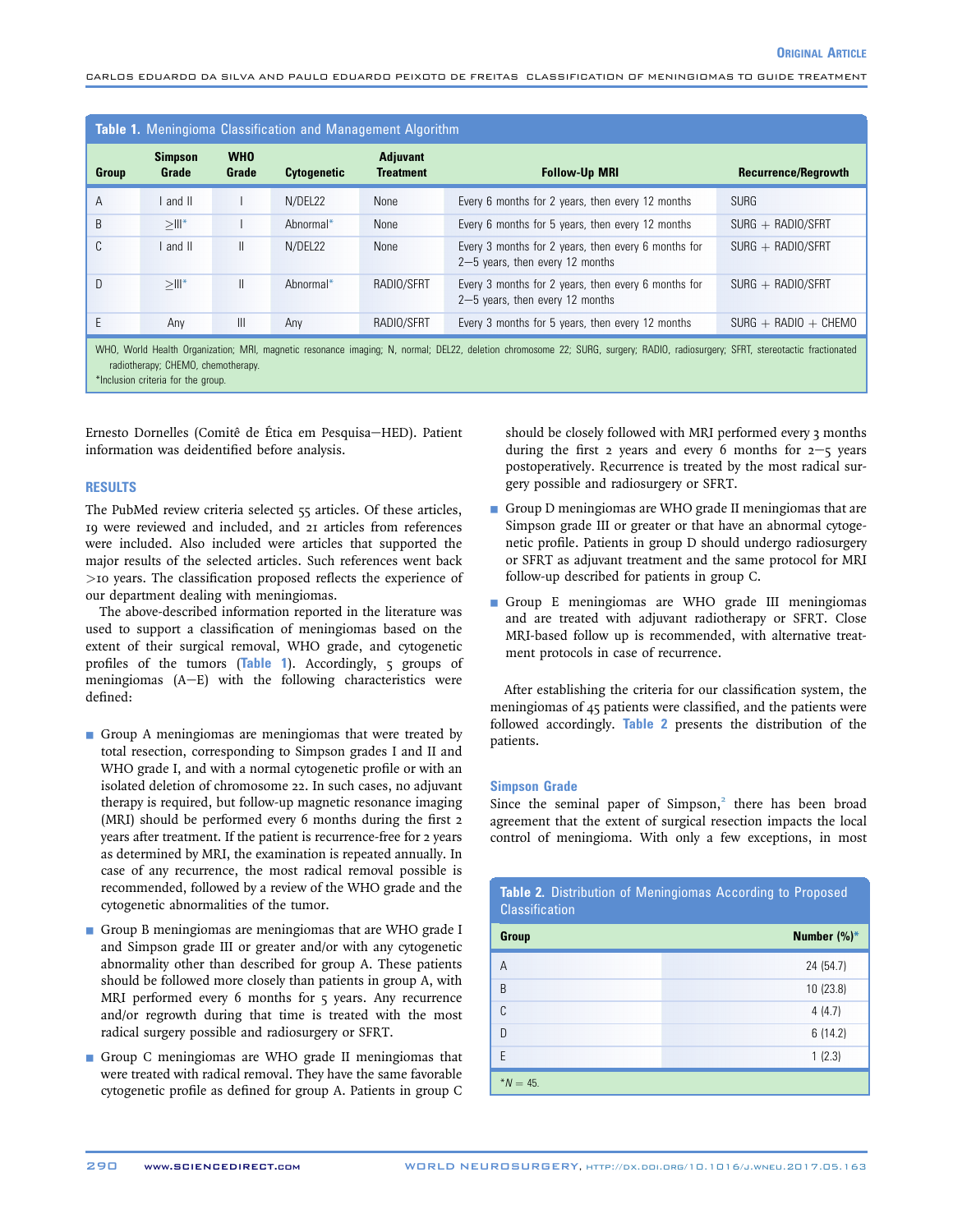literature reports, Simpson grades I, II, and III correlate with a longer PFS. Meningiomas of Simpson grades IV and V are clearly associated with higher local recurrence.<sup> $2$ -11</sup> In a review of the literature, Rogers et al.<sup>[12](#page-3-0)</sup> selected studies comprising 923 patients who underwent gross total removal. Local recurrence rates at 5, 10, and 15 years were  $7\% - 23\%$ , 20%-39%, and  $24\% - 60\%$ .<sup>[12-17](#page-3-0)</sup> In 450 patients with subtotal removal, the recurrence rates at 5, 10, and 15 months were  $37\% - 62\%$ ,  $52\% - 100\%$ , and  $70\%$ - $91\%$ .<sup>[12,13,15-20](#page-3-0)</sup> Gousias et al.<sup>[5](#page-3-0)</sup> retrospectively analyzed 901 patients at a single institution and observed that the risk of recurrence more than doubled between Simpson grades I and II in patients with 10 years of follow-up (8.5% vs. 18.8%). In meningiomas with higher WHO grades, aggressive surgical removal seemed to be even more important for local control. Most series report total removal rates of 90% for meningiomas located in a convexity compared with  $50\% - 65\%$  for meningiomas at different sites. $13,21,22$ 

As a surgery-oriented group, our goal in the surgery of any meningioma is the most radical resection possible. Even patients with large and giant meningiomas of the skull base are candidates for extensive tumor removal.<sup>[23,24](#page-4-0)</sup> The most relevant aspect in the evaluation of the surgical results is a correct Simpson grade assignment. For skull base lesions, radical removal that takes into account the dura mater and bone is more difficult. Gross total removal has been described in some series as the aggressive surgical removal of skull base meningiomas. This can be confirmed by follow-up MRI and leads to symptom relief, but the implications for local control of the disease are different. Meningioma recurrence and/or regrowth is significantly higher in patients with Simpson grade III versus Simpson grade I and II resections.<sup>[2](#page-3-0)</sup> Therefore, we divided our patients into groups including patients receiving the most radical surgery (Simpson grades I and II) and patients who despite surgery had a high potential of recurrence and/or regrowth (Simpson grade III or greater).

#### WHO Classification of Meningiomas

The WHO grade is the most useful morphologic predictor of recurrence. WHO grades I, II, and III are associated with recurrence rates of  $7\% - 25\%$ ,  $29\% - 52\%$ , and  $50\% - 94\%$ .<sup>25</sup> The evolution of the WHO criteria for classification of meningiomas from 2000 to 2007 to 2016 has resulted in a change in the distribution of the lesions. $25,26$  Before 2000, WHO grade II meningiomas were identified in approximately  $5\%$  of the reported cases, but with the most recent criteria, they represent  $20\% - 35\%$  of newly diagnosed meningiomas. WHO grade III represents  $\langle 3\%$  of cases.<sup>12,27-29</sup> The 10-year period of the literature review reflects articles published after the WHO classification of 2007 and the trend of the distribution of WHO grades I, II, and III in the literature.

Correct application of the WHO criteria is crucial because the prognosis of patients with WHO grade II and III meningiomas is clearly different from the prognosis of patients with WHO grade I meningiomas in terms of recurrence and PFS.<sup>[12,30](#page-3-0)</sup> WHO grade II meningiomas, which include atypical, clear cell, and chordoid meningiomas, usually have a higher Ki-67 proliferation index and higher recurrence rates. Some studies have examined the proliferation index as an independent factor and determined a correlation between Ki-67  $>4\%$  and rates of recurrence similar to those of atypical meningiomas.<sup>[25](#page-4-0)</sup> Another important immunophenotypic

marker is progesterone receptor expression, which is inversely associated with meningioma grade. Most WHO grade III meningiomas are progesterone receptor negative. $25$  Anaplastic, papillary, and rhabdoid meningiomas correspond to WHO grade III meningiomas. The average survival time of patients with anaplastic meningioma is  $2-\frac{1}{5}$  years depending on the Simpson resection grade.<sup>[12,25](#page-3-0)</sup>

WHO grade II meningiomas are the most controversial in terms of optimal management. There are no prospective randomized studies and no consensus based on retrospective analyses of the literature.<sup>[30-33](#page-4-0)</sup> The authors of a recent series found evidence supporting radiosurgery after surgical removal of the tumor in all patients with WHO grade II meningiomas, whereas in other studies the recurrence rates were  $>7$ -fold to  $>8$ -fold higher after  $\varsigma$ years for WHO grade II versus WHO grade I meningiomas.<sup>[30-33](#page-4-0)</sup> For WHO grade II meningiomas, 84% of centers in Germany and 80% of centers in the United Kingdom recommend surgery alone following gross total removal. $34,35$  In older patients and in patients with meningiomas accompanied by multiple chromosomal abnormalities, the use of radiosurgery and SFRT is less controversial. However, in younger patients  $(<$  65 years old) scheduled for radical resection of a meningioma (Simpson grades I and II) with a favorable cytogenetic profile (group C), there is cause for concern because the benefits of radiation are less well established, and recurrences could be radiation-related tumor progression. $36,37$ The cytogenetic changes in previously irradiated meningiomas lead to aggressive biologic behavior during the recurrence and/or regrowth period. $36,37$  In our institution, the recurrence of a WHO grade II meningioma previously removed in a Simpson grade I or II resection but with a normal cytogenetic profile is treated by removal that is as aggressive as possible, followed by adjuvant radiation as a further treatment step. If cytogenetic analysis of a WHO grade II meningioma indicates at least 2 abnormalities or Simpson grade III or greater, radiosurgery is indicated as adjuvant treatment after the initial surgery because the risks of grade III progression and tumor regrowth are higher. $38$  WHO grade III meningiomas present multiple cytogenetic abnormalities and have a 5-year recurrence rate of almost 100%.

Patients in groups C and D have WHO grade II meningiomas, but the results of the forthcoming prospective studies of the Radiation Therapy Oncology Group and the European Organization for Research and Treatment of Cancer consortia could change our treatment approach to these cases. In patients with WHO grade I and II meningiomas without recurrence during 5 years of follow-up, we recommend MRI every 12 months for the next 15 years. Regardless of the treatment modality, the risk of meningioma recurrence increases with increasing duration of follow-up. $25,26,30,31$ 

#### Cytogenetic Profile

The most frequent cytogenetic change in meningiomas is monosomy 22, which is detected in  $40\% - 60\%$  of meningiomas and is probably associated with the first stages of the disease.<sup>[38,39](#page-4-0)</sup> However, other isolated chromosomal abnormalities and more complex karyotypes have been described, and they are associated with an aggressive biologic behavior. In general, karyotypic changes consisting of  $\geq$  altered chromosomes are associated with a more aggressive meningioma.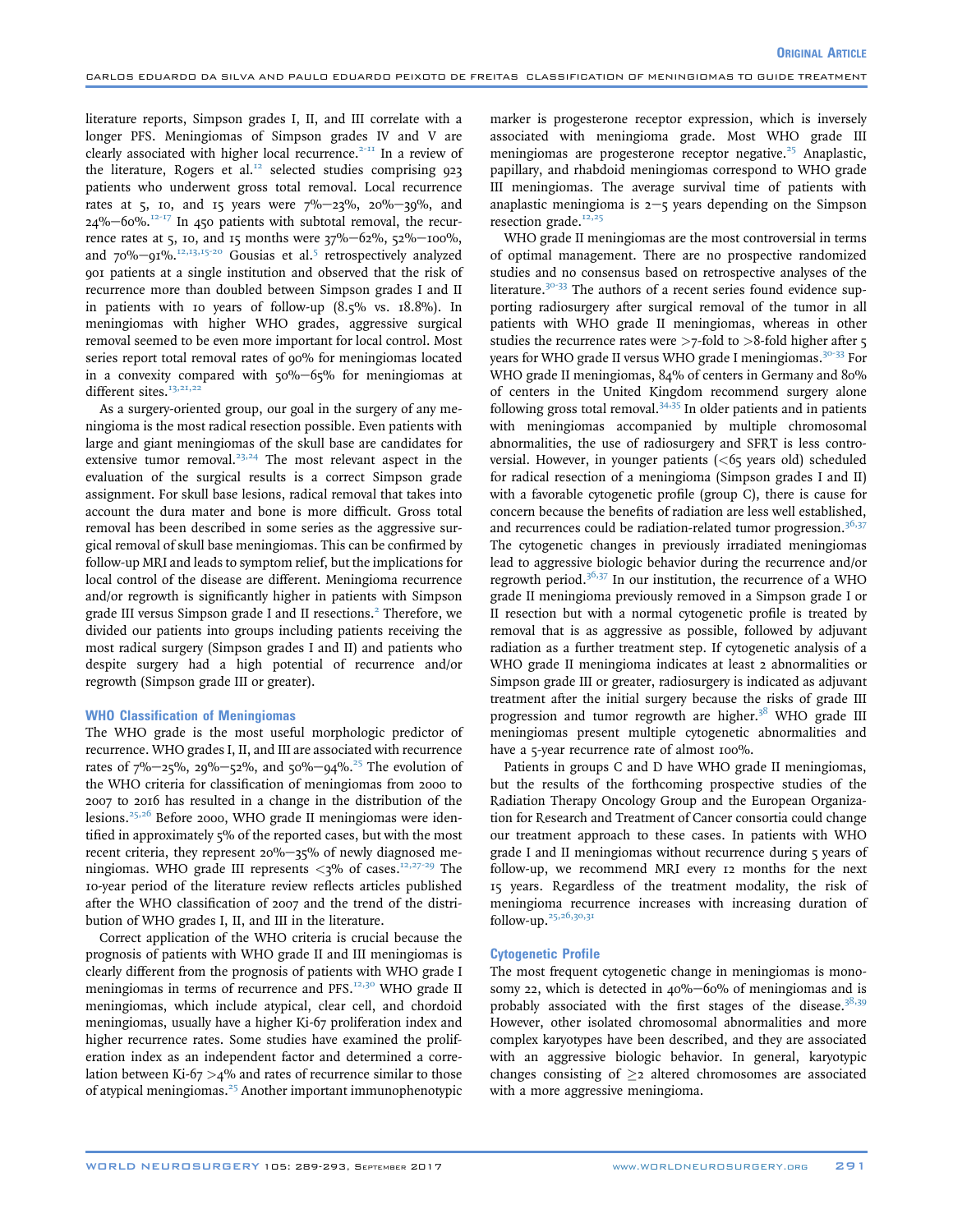<span id="page-3-0"></span>Genetic alterations of chromosomes 1, 6, 9, 10, 14, 15, 17, 18, and 20 are well established in WHO grade I-III meningiomas, and they correlate with higher recurrence and/or regrowth rates.<sup>[38-40](#page-4-0)</sup> Chromosome 1 deletions are the second most frequent cytogenetic abnormality and have been identified in WHO grade I  $(13\% - 26\%)$ , grade II (40%-76%), and grade III (70%-100%) tumors.<sup>[38](#page-4-0)</sup> Gains in chromosome  $\bar{x}$  are associated with a shorter PFS.<sup>[36-40](#page-4-0)</sup> Chromosome 6 abnormalities occur in approximately 9% of WHO grade I, 25%-33% of grade II, and 50%-63% of grade III meningiomas. Chromosome 9 abnormalities are clearly associated with malignant meningiomas, and chromosome 10 losses are associated with a poorer prognosis and higher recurrence rate. Chromosome 14 abnormalities are the third most frequent karyotypic alteration in meningioma and are associated with a higher recurrence rate. Chromosome 17 gains have been linked to malignant meningioma, and chromosome 18 losses have been linked to a higher tumor grade and recurrence rate. $37,38$ 

In terms of molecular mechanisms, several markers have been studied. Genomic analysis of non-neurofibromatosis 2 meningiomas has revealed mutations in the TRAF7, KLF4, AKT1, and SMO genes. Anterior and medial skull base meningiomas tend to be non-neurofibromatosis 2 variants, whereas lateral and posterior meningiomas are neurofibromatosis 2 related.<sup>[38](#page-4-0)</sup>

The most important clinical consideration in the cytogenetic profile is that even WHO grade I meningiomas may have abnormalities other than those involving chromosome 22. These abnormalities are related to more aggressive biologic behavior. Thus, in our classification, these patients (groups B and D) are closely followed at short intervals. [Table 2](#page-1-0) presents our series distribution, consisting of 45 patients who underwent surgery for meningioma between 2013 and 2017. Longer follow-up periods will allow us to monitor recurrence and/or regrowth in the different groups and validate the MRI follow-up interval.

### **DISCUSSION**

There are innumerable aspects to be considered to predict the biologic behavior of meningiomas. Age, MIB-1 labeling index,

#### REFERENCES

- 1. Central Brain Tumor Registry of the United States. CBTRUS statistical report: primary brain and central nervous system tumors diagnosed in the United States in 2004-2006. Available at: [http://](http://www.cbtrus.org/2010-NPCRSEER/CBTRUSWEBREPORT-Final-3-2-10.pdf) [www.cbtrus.org/2010-NPCRSEER/CBTRUSWE-](http://www.cbtrus.org/2010-NPCRSEER/CBTRUSWEBREPORT-Final-3-2-10.pdf)[BREPORT-Final-3-2-10.pdf;](http://www.cbtrus.org/2010-NPCRSEER/CBTRUSWEBREPORT-Final-3-2-10.pdf) 2010. Accessed January 10, 2017.
- 2. [Simpson D. The recurrence of intracranial me](http://refhub.elsevier.com/S1878-8750(17)30865-3/sref2)[ningiomas after surgical treatment.](http://refhub.elsevier.com/S1878-8750(17)30865-3/sref2) J Neurol Neu[rosurg Psychiatry](http://refhub.elsevier.com/S1878-8750(17)30865-3/sref2). 1957;20:22-39.
- 3. [Sughrue ME, Kane AJ, Shangari G, Rutkowski MJ,](http://refhub.elsevier.com/S1878-8750(17)30865-3/sref3) [McDermott MW, Berger MS, et al. The relevance](http://refhub.elsevier.com/S1878-8750(17)30865-3/sref3) [of Simpson Grade I and II resection in modern](http://refhub.elsevier.com/S1878-8750(17)30865-3/sref3) [neurosurgical treatment of World Health Organi](http://refhub.elsevier.com/S1878-8750(17)30865-3/sref3)[zation grade I meningiomas.](http://refhub.elsevier.com/S1878-8750(17)30865-3/sref3) J Neurosurg. 2010;113: [1029-1035.](http://refhub.elsevier.com/S1878-8750(17)30865-3/sref3)
- 4. [Adegbite AB, Kahn MI, Paine KWE, Tan LK. The](http://refhub.elsevier.com/S1878-8750(17)30865-3/sref4) [recurrence of intracranial meningiomas after](http://refhub.elsevier.com/S1878-8750(17)30865-3/sref4) [surgical treatment.](http://refhub.elsevier.com/S1878-8750(17)30865-3/sref4) J Neurosurg. 1983;58:51-56.
- 5. [Gousias K, Schramm J, Simon M. The Simpson](http://refhub.elsevier.com/S1878-8750(17)30865-3/sref5) [grading revisited: aggressive surgery and its place](http://refhub.elsevier.com/S1878-8750(17)30865-3/sref5) [in modern meningioma management.](http://refhub.elsevier.com/S1878-8750(17)30865-3/sref5) J Neurosurg. [2016;125:551-560.](http://refhub.elsevier.com/S1878-8750(17)30865-3/sref5)
- 6. [Jääskeläinen J. Seemingly complete removal of](http://refhub.elsevier.com/S1878-8750(17)30865-3/sref6) [histologically benign intracranial meningioma:](http://refhub.elsevier.com/S1878-8750(17)30865-3/sref6) [late recurrence rate and factors predicting recur](http://refhub.elsevier.com/S1878-8750(17)30865-3/sref6)[rence in 657 patients. A multivariate analysis.](http://refhub.elsevier.com/S1878-8750(17)30865-3/sref6) Surg Neurol[. 1986;26:461-469.](http://refhub.elsevier.com/S1878-8750(17)30865-3/sref6)
- 7. [Kinjo T, Al-Mefty O, Kanaan I. Grade zero](http://refhub.elsevier.com/S1878-8750(17)30865-3/sref7) [removal of supratentorial convexity meningiomas.](http://refhub.elsevier.com/S1878-8750(17)30865-3/sref7) Neurosurgery[. 1993;33:394-399.](http://refhub.elsevier.com/S1878-8750(17)30865-3/sref7)
- 8. [Ildan F, Erman T, Göçer AL, Tuna M,](http://refhub.elsevier.com/S1878-8750(17)30865-3/sref8) [Ba](http://refhub.elsevier.com/S1878-8750(17)30865-3/sref8)g[dato](http://refhub.elsevier.com/S1878-8750(17)30865-3/sref8)g[lu H, Cetinalp E, et al. Predicting the](http://refhub.elsevier.com/S1878-8750(17)30865-3/sref8) [probability of meningioma recurrence in the](http://refhub.elsevier.com/S1878-8750(17)30865-3/sref8) [preoperative and early postoperative period: a](http://refhub.elsevier.com/S1878-8750(17)30865-3/sref8) [multivariate analysis in the midterm follow-up.](http://refhub.elsevier.com/S1878-8750(17)30865-3/sref8) Skull Base[. 2007;17:157-171](http://refhub.elsevier.com/S1878-8750(17)30865-3/sref8).
- 9. [Oya S, Kawai K, Nakatomi H, Saito N. Signi](http://refhub.elsevier.com/S1878-8750(17)30865-3/sref9)fi[cance of Simpson grading system in modern](http://refhub.elsevier.com/S1878-8750(17)30865-3/sref9) [meningioma surgery: integration of the grade](http://refhub.elsevier.com/S1878-8750(17)30865-3/sref9)

vascularity, and edema were some examples of such data as described in the literature. Topography is very important considering the differences in growth rates of skull base meningiomas compared with convexity tumors. In addition, radical resection is limited in cranial base lesions. Molecular studies of meningiomas are very important when predicting disease. Nevertheless, we established these particular grading criteria, as such aspects are accepted by most centers. They are relevant for local control of all meningiomas and are universally available to most of the departments involved, even in developing countries.

Simpson grade, WHO classification, and cytogenetic basic profile (karyotype) are low-cost assessments, and the integration of information can provide an additional tool when planning treatment and follow-up of patients. Knowledge of the molecular basis of meningiomas is the most important aspect, as it is this that will probably change the management of these tumors in the near future. However, molecular studies are restricted to technologic centers and are expensive for most developing countries.

In the present classification, the cytogenetic basic profile is used to identify abnormal karyotypes, which signal a higher risk of molecular abnormalities and aggressive biologic behavior. These patients should be followed closely and for a long period of time (>10 years). The follow-up periods were based on our current practices and the recommendation of the National Comprehensive Cancer Network guidelines for central nervous system cancers. After the fifth year, we recommend MRI every 12 months to observe any delayed recurrence and/or progression.

## **CONCLUSIONS**

The classification described in this article is based on our experience dealing with meningiomas and several retrospective literature reviews support the recommendations given. The application of this classification can serve as the basis of a general algorithm for treatment and follow-up of meningioma. Further prospective randomized studies should help to define guidelines based on a higher evidence level.

> [with MIB-1 labeling index as a key to predict the](http://refhub.elsevier.com/S1878-8750(17)30865-3/sref9) [recurrence of WHO grade I meningiomas.](http://refhub.elsevier.com/S1878-8750(17)30865-3/sref9) J Neurosurg[. 2012;117:121-128](http://refhub.elsevier.com/S1878-8750(17)30865-3/sref9).

- 10. [da Silva CE, Peixoto de Freitas PE. Recurrence of](http://refhub.elsevier.com/S1878-8750(17)30865-3/sref10) [skull base meningiomas: the role of aggressive](http://refhub.elsevier.com/S1878-8750(17)30865-3/sref10) [removal in surgical treatment.](http://refhub.elsevier.com/S1878-8750(17)30865-3/sref10) J Neurol Surg B Skull Base[. 2016;77:219-225.](http://refhub.elsevier.com/S1878-8750(17)30865-3/sref10)
- 11. [Sekhar LN, Juric-Sekhar G, Brito da Silva H,](http://refhub.elsevier.com/S1878-8750(17)30865-3/sref11) [Pridgeon JS. Skull base meningiomas: aggressive](http://refhub.elsevier.com/S1878-8750(17)30865-3/sref11) resection. Neurosurgery[. 2015;62:25-29.](http://refhub.elsevier.com/S1878-8750(17)30865-3/sref11)
- 12. [Rogers L, Barani I, Chamberlein M, Kaley TJ,](http://refhub.elsevier.com/S1878-8750(17)30865-3/sref12) [McDermott M, Raizer J, et al. Meningiomas:](http://refhub.elsevier.com/S1878-8750(17)30865-3/sref12) [knowledge base, treatment outcomes, and un](http://refhub.elsevier.com/S1878-8750(17)30865-3/sref12)[certainties: a RANO review.](http://refhub.elsevier.com/S1878-8750(17)30865-3/sref12) J Neurosurg. 2015;122: [4-23.](http://refhub.elsevier.com/S1878-8750(17)30865-3/sref12)
- 13. [Mirimanoff R, Dosoretz D, Linggood R,](http://refhub.elsevier.com/S1878-8750(17)30865-3/sref13) [Ojemann RG, Martuza RL. Meningioma: analysis](http://refhub.elsevier.com/S1878-8750(17)30865-3/sref13) [of recurrence and progression following neuro](http://refhub.elsevier.com/S1878-8750(17)30865-3/sref13)[surgical resection.](http://refhub.elsevier.com/S1878-8750(17)30865-3/sref13) J Neurosurg. 1985;62:18-24.